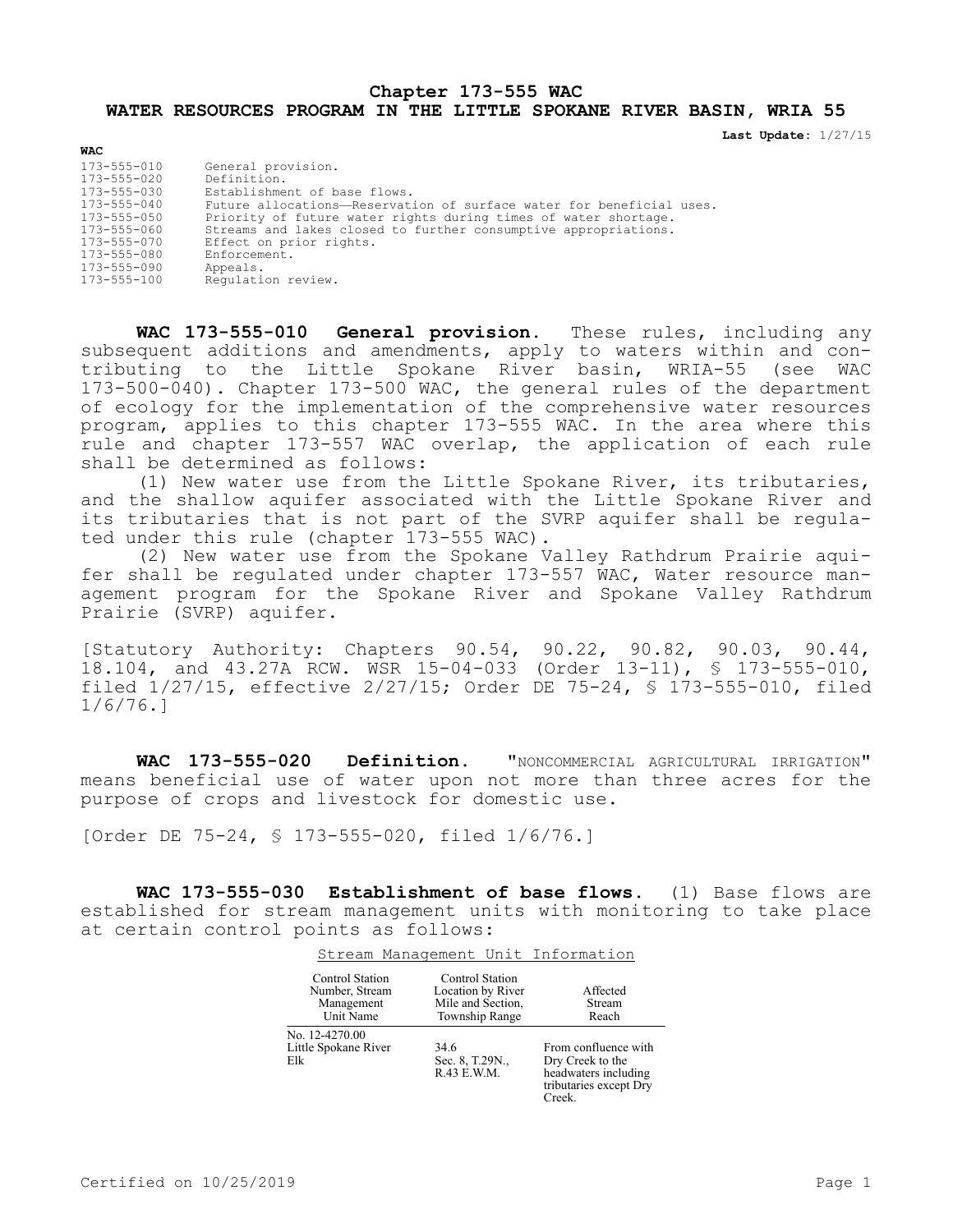| Control Station<br>Number, Stream<br>Management<br>Unit Name | Control Station<br>Location by River<br>Mile and Section,<br>Township Range | Affected<br>Stream<br>Reach                                                                                               |
|--------------------------------------------------------------|-----------------------------------------------------------------------------|---------------------------------------------------------------------------------------------------------------------------|
| No. 12-4295.00<br>Little Spokane River<br>Chattaroy          | 23.05<br>Sec. 34, T.28N.,<br>R.43 E.W.M.                                    | From confluence with<br>Deer Creek to<br>confluence with Dry<br>Creek<br>including tributaries<br>except Deer Creek.      |
| No. 12-4310.00<br>Little Spokane River<br>Dartford           | 10.8<br>Sec. 6, T.26N.,<br>R.43 E.W.M.                                      | From confluence with<br>Little Creek to<br>confluence with Deer<br>Creek including<br>tributaries<br>except Little Creek. |
| No. 12-4315.00<br>Little Spokane River<br>Confluence         | 3.9<br>Sec. 3, T.26N.,<br>R.42 E.W.M.                                       | From mouth to<br>confluence with Little<br>Creek including<br>tributaries.                                                |

(2) Base flows established for the stream management units in WAC 173-555-030(1) are as follows:

| Month | Day          | 12-4270.00<br>Elk | 12-4295.00<br>Chattaroy | 12-4310.00<br>Dartford | 12-4315.00<br>Confluence |
|-------|--------------|-------------------|-------------------------|------------------------|--------------------------|
| Jan.  | $\mathbf{1}$ | 40                | 86                      | 150                    | 400                      |
|       | 15           | 40                | 86                      | 150                    | 400                      |
| Feb.  | 1            | 40                | 86                      | 150                    | 400                      |
|       | 15           | 43                | 104                     | 170                    | 420                      |
| Mar.  | $\mathbf{1}$ | 46                | 122                     | 190                    | 435                      |
|       | 15           | 50                | 143                     | 218                    | 460                      |
| Apr.  | $\mathbf{1}$ | 54                | 165                     | 250                    | 490                      |
|       | 15           | 52                | 143                     | 218                    | 460                      |
| May   | $\mathbf{1}$ | 49                | 124                     | 192                    | 440                      |
|       | 15           | 47                | 104                     | 170                    | 420                      |
| Jun.  | $\mathbf{1}$ | 45                | 83                      | 148                    | 395                      |
|       | 15           | 43                | 69                      | 130                    | 385                      |
| Jul.  | $\mathbf{1}$ | 41.5              | 57                      | 115                    | 375                      |
|       | 15           | 39.5              | 57                      | 115                    | 375                      |
| Aug.  | $\mathbf{1}$ | 38                | 57                      | 115                    | 375                      |
|       | 15           | 38                | 57                      | 115                    | 375                      |
| Sept. | $\mathbf{1}$ | 38                | 57                      | 115                    | 375                      |
|       | 15           | 38                | 63                      | 123                    | 380                      |
| Oct.  | 1            | 38                | 70                      | 130                    | 385                      |
|       | 15           | 39                | 77                      | 140                    | 390                      |
| Nov.  | $\mathbf{1}$ | 40                | 86                      | 150                    | 400                      |
|       | 15           | 40                | 86                      | 150                    | 400                      |
| Dec.  | $\mathbf{1}$ | 40                | 86                      | 150                    | 400                      |
|       | 15           | 40                | 86                      | 150                    | 400                      |

Base Flows in the Little Spokane River Basin (in Cubic Feet Per Second)

(3) Base Flow hydrographs, Figure II-1 in the document entitled "water resources management program in the Little Spokane River Basin" dated August, 1975 shall be used for definition of base flows on those days not specifically identified in WAC 173-555-030(2).

(4) All rights hereafter established shall be expressly subject to the base flows established in sections WAC 173-555-030 (1) through (3).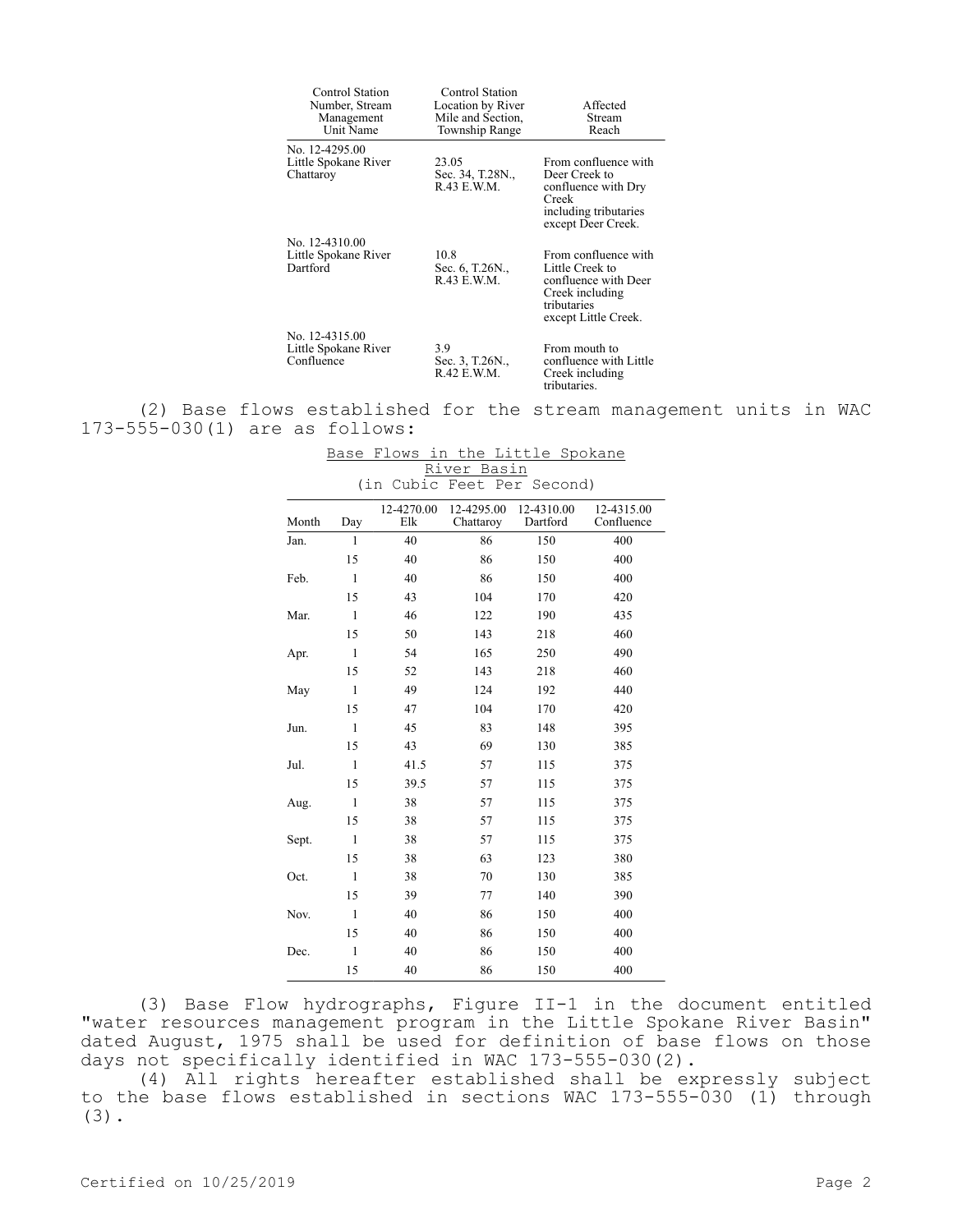[Order DE 75-24, § 173-555-030, filed 1/6/76.]

**WAC 173-555-040 Future allocations—Reservation of surface water for beneficial uses.** (1) The department determines that these are surface waters available for appropriation from the stream management units specified in the amount specified in cubic feet per second (cfs) during the time specified as follows:

(a) Surface water available from the east branch of the Little Spokane River, confluence with Dry Creek to headwaters, based on measurement at control station number 12-4270.00 at Elk are:

| Month  | May   | June  | July | Aug. | Sept. | Oct. |
|--------|-------|-------|------|------|-------|------|
| Date   | 1 15  | 1 15  | 1 15 | 1 15 | 1 15  | 1 15 |
| Amount | 26 22 | 17 14 | 11 9 | 5 5  |       |      |

(b) Surface water available from the Little Spokane River from confluence with Little Creek at Dartford to Eloika Lake outlet, and to confluence with Dry Creek based on measurement at control station number 12-4310 at Dartford are:

| Month  | May  | June                                    | July | Aug. | Sept. Oct. |      |
|--------|------|-----------------------------------------|------|------|------------|------|
| Date   | 1 15 | 1 15                                    | 1 15 |      | 1 15 1 15  | 1 15 |
| Amount |      | 340 236 152 103 62 34 11 11 11 11 20 20 |      |      |            |      |

(c) Available surface waters for those days not specified in (a) and (b) shall be defined from Figures II-3 and II-4 in the document entitled "water resources management program in the Little Spokane River basin" dated August, 1975.

(2) The amounts of waters referred to in WAC 173-555-040(1) above are allocated for beneficial uses in the future as follows:

(a) Three cubic feet per second from the amount available in the east branch of the Little Spokane River referred to in WAC 173-555-040 (1)(a) above and five cubic feet per second from the amount available in the Little Spokane River, besides east branch, referred to in WAC 173-555-040 (1)(b) are allocated to future domestic, stockwatering and noncommercial agricultural irrigation purposes within the stream reaches specified therein throughout the year.

(b) The remainder of the amount referred to in WAC 173-555-040 (1)(a) and (b) besides the amount specified in WAC 173-555-040 (2)(a) are allocated to consumptive and nonconsumptive uses not specified in WAC 173-555-040 (2)(a). These are further described in the figures appended hereto.

[Order DE 75-24, § 173-555-040, filed 1/6/76.]

**WAC 173-555-050 Priority of future water rights during times of water shortage.** (1) As between rights established in the future pertaining to waters allocated in WAC 173-555-040 (2)(a) and (b), all rights established in (a) shall be superior to those pertaining to (b) regardless of the date of the priority of right.

(2) As between rights established in the future within a single use category allocation of WAC 173-555-040, the date of priority shall control with an earlier dated right being superior to those rights with later dates.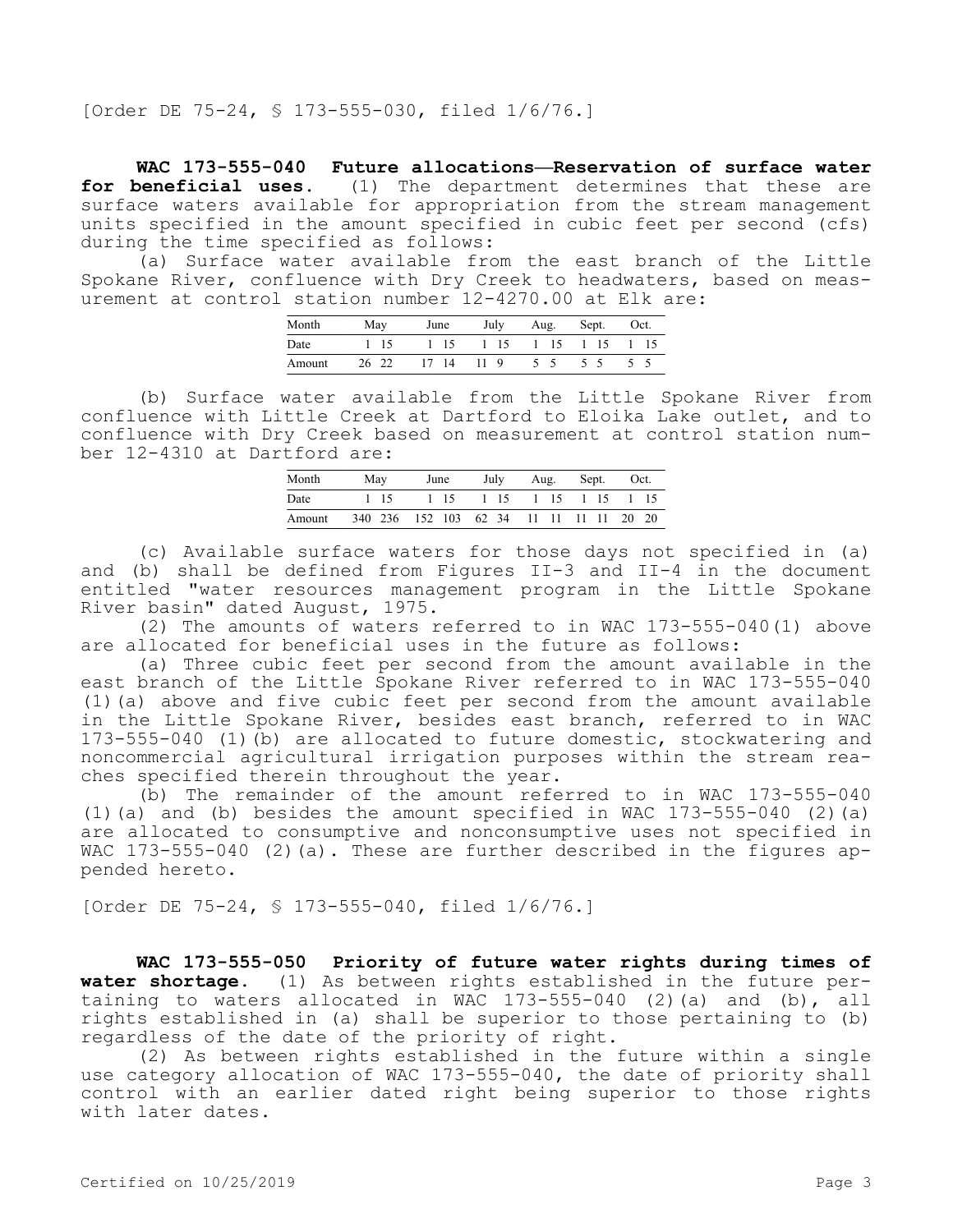[Order DE 75-24, § 173-555-050, filed 1/6/76.]

**WAC 173-555-060 Streams and lakes closed to further consumptive appropriations.** The department, having determined there are no waters available for further appropriation through the establishment of rights to use water consumptively, closes the following streams to further consumptive appropriation except for domestic and normal stockwatering purposes excluding feedlot operation:

| Stream*<br>Name                      | Affected<br>Reach                         | Date of<br>Closure  | Period of<br>Closure |
|--------------------------------------|-------------------------------------------|---------------------|----------------------|
| Dry Creek                            | Mouth to<br>headwaters                    | 5-26-1952           | $1$ June-31 Oct.     |
| Otter Creek                          | Mouth to<br>headwaters                    | 2-23-1971           | $^{\dagger}$         |
| <b>Bear Creek</b>                    | Mouth to<br>headwaters                    | 4-13-1953           | "                    |
| Deer Creek                           | Mouth to<br>headwaters                    | 2-29-1968           | "                    |
| Dragoon Creek                        | Mouth to<br>headwaters                    | 7-02-1951           | "                    |
| Deep Creek                           | Mouth to<br>headwaters                    | 6-14-1961           | "                    |
| Deadman<br>$Creek^{1/2}$             | Mouth to<br>headwaters                    | 11-28-1961          | "                    |
| Little Creek                         | Mouth to<br>headwaters                    | 4-13-1953           | "                    |
| W. Branch<br>Little Spokane<br>River | Outlet of<br>Eloika Lake<br>to headwaters | Date of<br>adoption | "                    |
| All natural lakes in the basin       |                                           | $^{\dagger}$        | "                    |

SURFACE WATER CLOSURES

- \* Includes all tributaries in the contributing drainage area unless specifically excluded.
- 1/ An unnamed tributary flowing through Sec. 20, T26N., R.44E. is exempted from closure.

[Order DE 75-24, § 173-555-060, filed 1/6/76.]

**WAC 173-555-070 Effect on prior rights.** Nothing in this chapter shall be construed to lessen, enlarge or modify the existing rights acquired by appropriation or otherwise.

[Order DE 75-24, § 173-555-070, filed 1/6/76.]

**WAC 173-555-080 Enforcement.** In enforcement of this chapter, the department of ecology may impose such sanctions as are appropriate under authorities vested in it, including but not limited to the issuance of regulatory orders under RCW 43.27A.190 and civil penalties under RCW 90.03.600.

[Statutory Authority: Chapters 43.27A, 90.22 and 90.54 RCW. WSR 88-13-037 (Order 88-11), § 173-555-080, filed 6/9/88.]